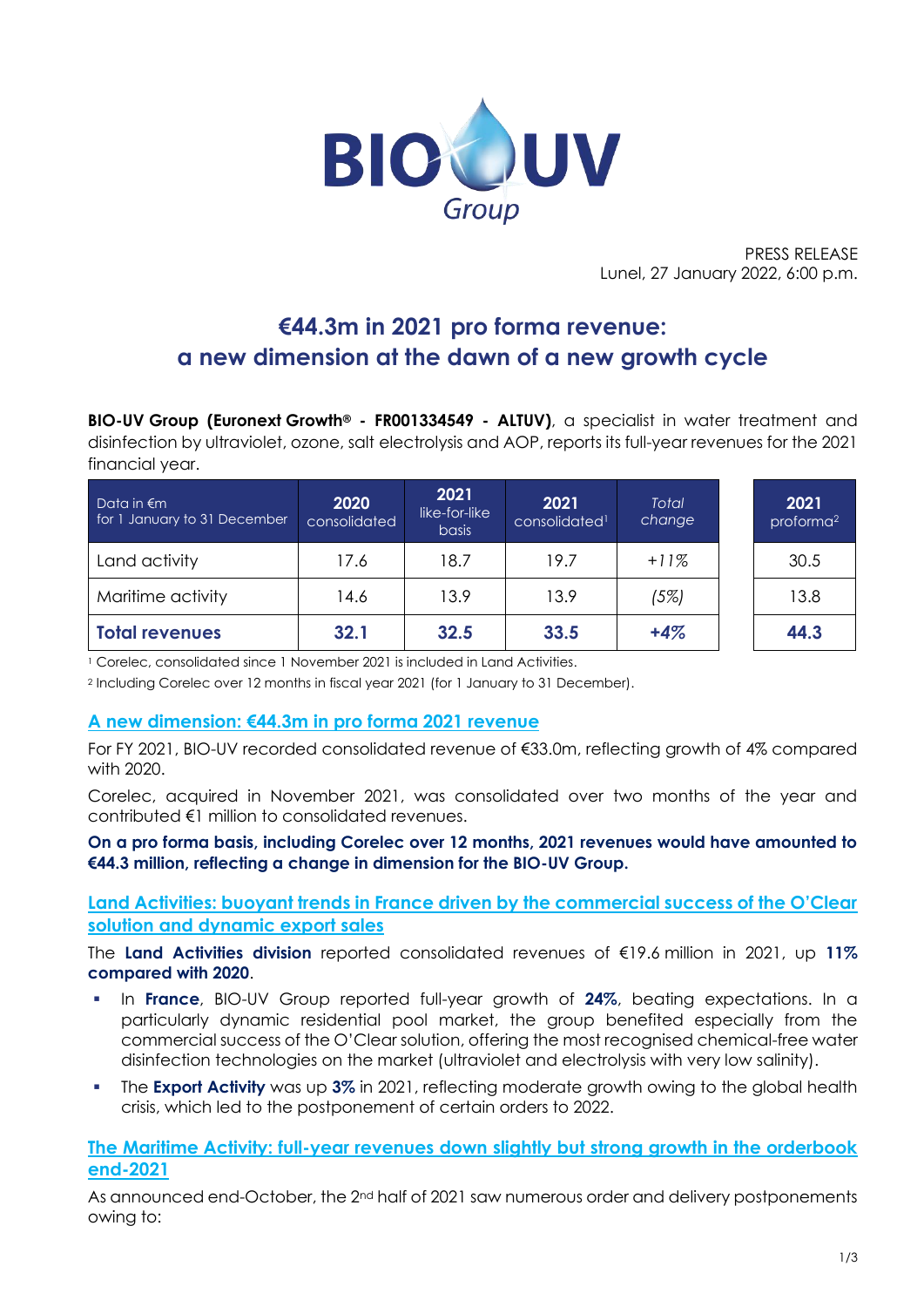

- the closure of certain ports and worksites, particularly in Asia;
- postponements, decided by shipowners in agreement with class companies, to the equipment and updating of certain vessels, due to stretched business schedules (container carriers) or a lack of business in other usages (for example: oil & gas).

**The business opportunities of this division in 2022, 2023 and 2024 is very significant. There are still around 35,000 vessels<sup>1</sup> to equip over the next three years worldwide.** 

## **Thus, orders to be delivered in the 1st half of 2022 alone have already reached a record for this time of year at €6.0 million.**

The BIO-SEA division also began delivery of its new medium and high-power range at the end of 2021 (from 300 m3/h to 2,100 m3/h), the BIO-SEA M-Series.

# **Order backlog at present: €14.2 million, of which €12.7 million to be billed in 2022**

BIO-UV Group will release its 2022 targets when it publishes its full-year results for 2021, on 6 April 2022.

## **These are likely to reflect persistently strong business growth, boosted by the contribution from Corelec.**

## **Confirmation of full-year profitability growth target**

**BIO-UV Group confirmed its target to increase profitability in 2021 (excluding the accretive impact of Corelec), which was already the case in H1 2021 (interim EBITDA margin of 12.6% versus 9.1% a year earlier).**

# **Benoît Gillmann, Chairman and CEO of BIO-UV Group, commented:**

*" As we change dimension and enter a new growth cycle, I am extremely proud of the full team, with the success of our strategy and our growth since BIO-UV Group's IPO in July 2018. Despite the global challenges over the last two years, our team has delivered a total growth of +172% since 2018, averaging over 28% annually, together with two external growth deals and an EBITDA margin rising from 7.1% in H1 2018 to 12.6% in H1 2021.*

*On a pro forma basis, including Corelec over 12 months, revenues are over €44 million and EBITDA will be above 15%.*

### *For 2022, we have never enjoyed such a very strong orderbook.*

*For the Land Activities, we chalked up an impressive performance, including in mature markets like France where full-year growth came to a remarkable +24%.*

*The Corelec acquisition, was very significant in terms of revenue and profitability, confirming our external growth strategy in high-growth sectors such as recreation. Consolidation of our new acquisition is progressing very well.*

*Thanks to this acquisition and our historical activities, we have strengthened our leading position in water treatment in various applications, with chemical-free environmentally-conscious processes.*

*BIO-UV Group is committed to serving a rapidly expanding global market, sustaining the planet's most important, finite resource that is critical to human health."*

<sup>1</sup> source: Nykjaer Jensen, founder of European Marine Technology - June 2021